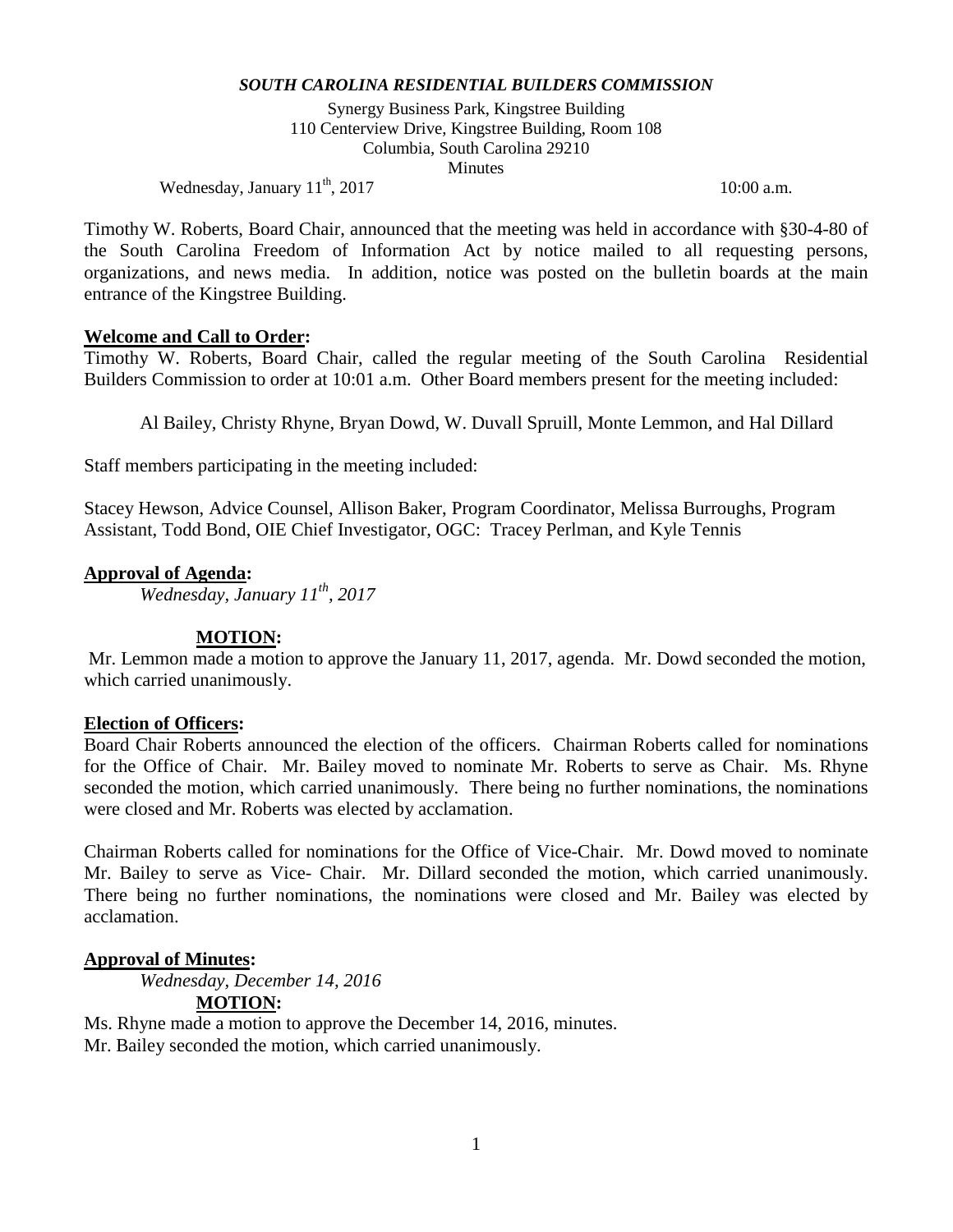Synergy Business Park, Kingstree Building 110 Centerview Drive, Kingstree Building, Room 108 Columbia, South Carolina 29210 **Minutes** 

Wednesday, January  $11<sup>th</sup>$ ,  $2017$  10:00 a.m.

### **Excused Member(s):**

All members present

#### **Chairman's Remarks:**

*Timothy W. Roberts* 

Mr. Roberts, Chairman reminded everyone that this meeting is being recorded and asked that everyone please speak clearly. Additionally, he advised all applicants and licensees to direct their questions to the chairman of the board.

#### **Disclosure Statement Wavier Request:**

#### *Jasbir S. Bhambra*

The Commission held a hearing regarding Mr. Jasbir Bhambra's request for a waiver of the disclosure statement under the owner/builder exemption. Mr. Jasbir Bhambra and his witness appeared before the Commission and waived his right to counsel.

### **MOTION:**

Mr. Bailey made a motion to approve the request for waiver of the disclosure statement. Mr. Dillard seconded the motion, which did not carry unanimously. Mr. Dowd opposed.

### **Application/License Reviews:**

*Greggory Hutcheson*

The Commission held an application review regarding Greggory Hutcheson. Mr. Hutcheson appeared before the Commission and waived his right to counsel.

### **MOTION:**

Mr. Bailey made a motion to allow Mr. Hutcheson to sit for the exam. Mr. Dillard seconded the motion, which carried unanimously.

### *Arthur Searles*

The Commission held an application review regarding Mr. Arthur Searles. Mr. Searles appeared before the Commission and waived his right to counsel

### **MOTION:**

Mr. Dowd made a motion to allow Mr. Searles to sit for the exam. Ms. Rhyne seconded the motion, which carried unanimously.

*Kenneth Johnson*

Mr. Johnson did not appear before the Commission. **MOTION:**

No motions were made.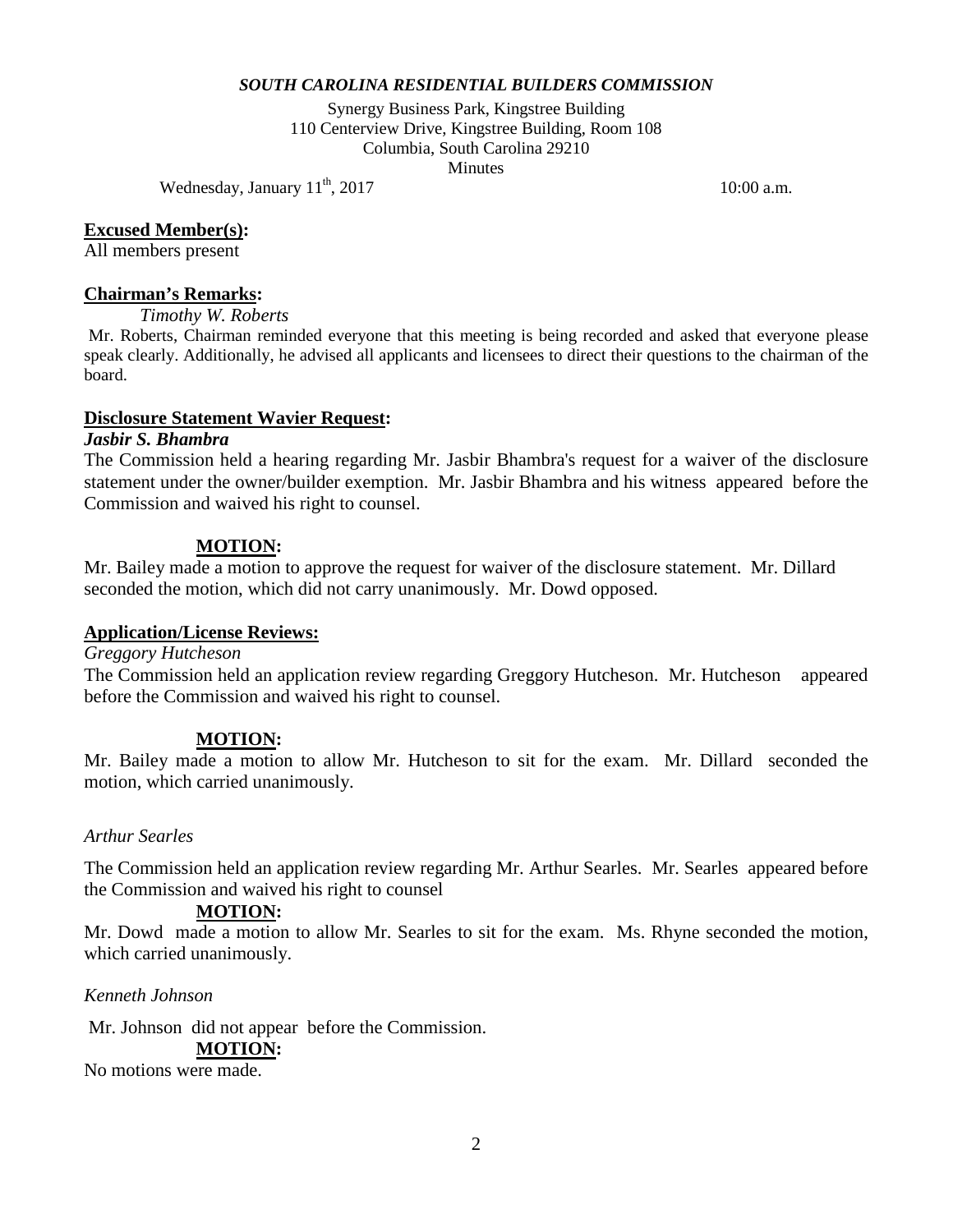Synergy Business Park, Kingstree Building 110 Centerview Drive, Kingstree Building, Room 108 Columbia, South Carolina 29210 **Minutes** 

Wednesday, January  $11<sup>th</sup>$ ,  $2017$  10:00 a.m.

#### *Thomas Watson*

The Commission held an application review regarding Mr. Thomas Watson. Mr. Watson appeared before the Commission and wavied his right counsel.

### **MOTION:**

Mr. Dillard made a motion to allow Mr. Watson to sit for the exam. Mr. Lemmon seconded the motion, which carried unanimously.

### *Charles Ogden*

The Commission held an application review regarding Mr. Charles Ogden. Mr. Ogden appeared before the Commission and waived his right to counsel.

#### **MOTION:**

Mr. Dowd made a motion to allow Mr. Ogden to sit for the exam. Mr. Bailey seconded the motion, which did not carry unanimously. Mr. Dillard opposed.

### *Harold Duncan*

The Commission held an application review regarding Mr. Harold Duncan. Mr. Duncan appeared before the Commission and waived his right to counsel.

### **MOTION:**

Mr. Bailey made a motion to approve the Residential Specialty Registration for Mr. Duncan. Ms. Rhyne seconded the motion, which carried unanimously.

### *Daniel Scinto*

Mr. Scinto did not appear before the Commission to present testimony.

# **MOTION:**

No Motions were made.

#### *Timothy Garvin*

The Commission held an application review regarding Mr. Timothy Garvin. Mr. Gravin appeared before the Commision and waived his right to cousnel.

### **MOTION:**

Mr. Dillard made a motion to approve the Residential Specialty Registration for Mr. Garvin. Mr. Dowd seconded the motion, which carried unanimously.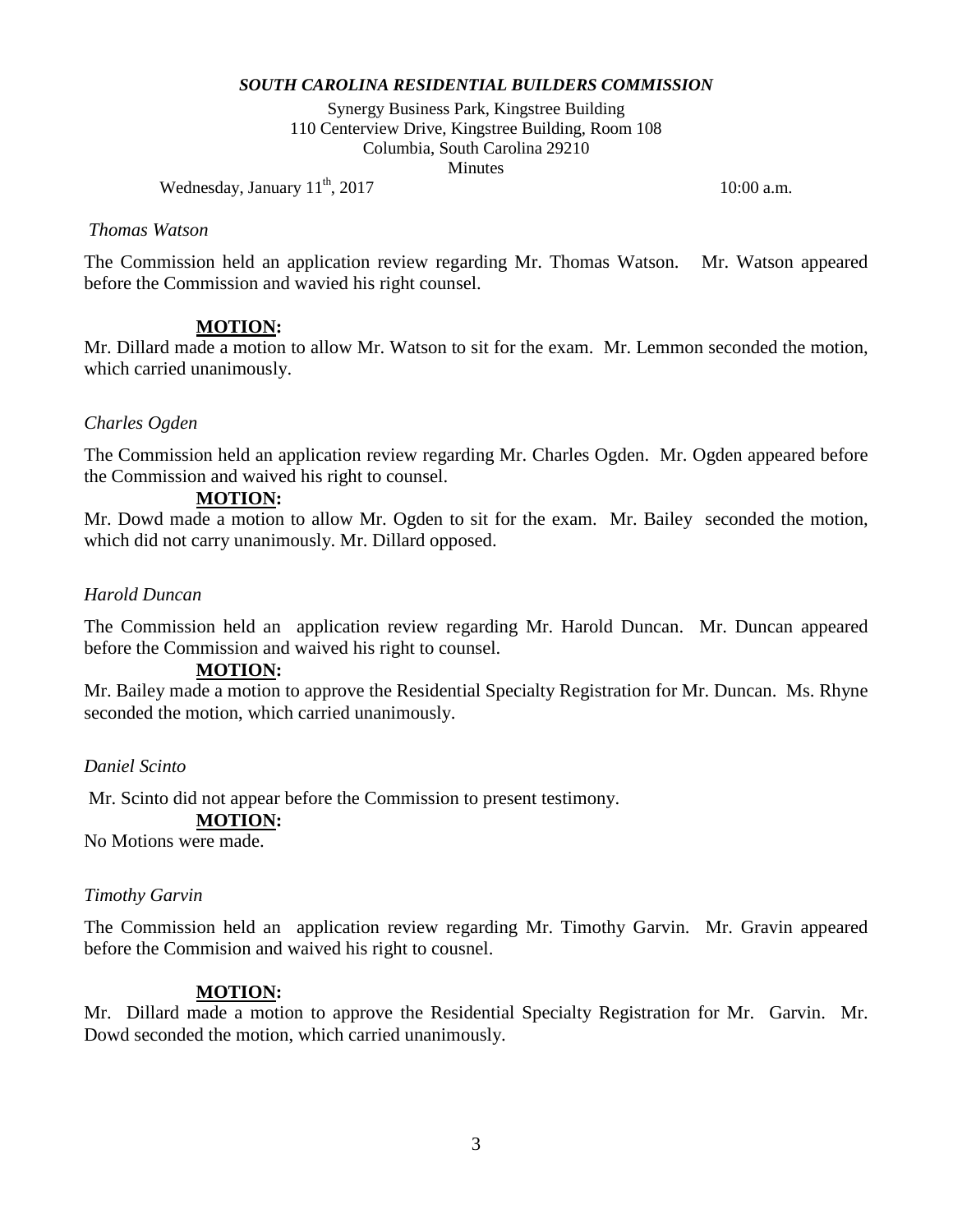Synergy Business Park, Kingstree Building 110 Centerview Drive, Kingstree Building, Room 108 Columbia, South Carolina 29210 **Minutes** 

Wednesday, January  $11<sup>th</sup>$ ,  $2017$  10:00 a.m.

### *Robert Bergeron*

The Commission held an application review regarding Mr. Robert Bergeron. Mr. Bergeron appeared before the Commission and waived his right to cousnel

### **MOTION:**

Mr. Lemmon made a motion to allow Mr. Bergeron to sit for the exam. Mr. Dillard seconded the motion, which carried unanimously.

# *Jaime Gomez*

Mr. Gomez did not appear before the Commission.

# **MOTION:**

No motions were made

# *Garrett McMullen*

The Commission held an application review regarding Mr. Garrett McMullen. Mr. McMullen appeared before the Commission and wavied his right to counsel.

### **MOTION:**

Mr. Dillard made a motion to allow Mr. McMullen to sit for the exam. Mr. Bailey seconded the motion, which carried unanimously.

### *Timothy McBee*

The Commission held an application review regarding Mr. Timothy McBee. Mr. McBee appeared and waived his right to counsel.

# **MOTION:**

Mr. Dillard made a motion to allow Mr. McBee to sit for the exam. Ms. Rhyne seconded the motion, which carried unanimously.

### *Tony Reese Jr*

The Commission held an application review regarding Mr. Tony Reese Jr. Mr. Reese appeared before the Commission and waived his right to counsel.

# **MOTION:**

Mr. Bailey made a motion to approve a Residential Specialty Registration for Mr. Reese. Mr. Lemmon seconded the motion, which carried unanimously.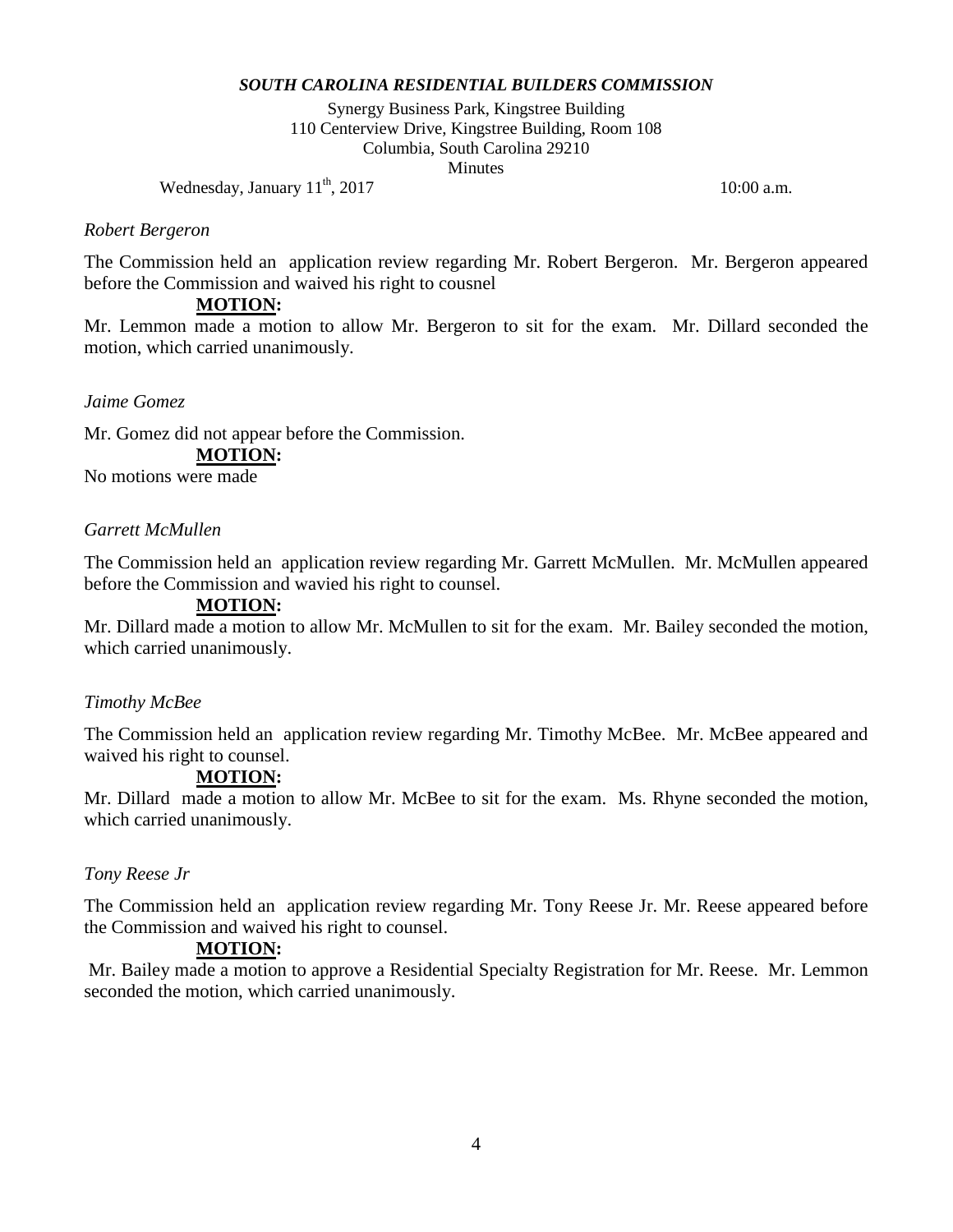Synergy Business Park, Kingstree Building 110 Centerview Drive, Kingstree Building, Room 108 Columbia, South Carolina 29210 **Minutes** 

Wednesday, January  $11<sup>th</sup>$ ,  $2017$  10:00 a.m.

#### *Joseph Bianco*

The Commission held an application review regarding Mr. Joseph Bianco. Mr. Bianco appeared before the Commission and waived his right to counsel.

# **MOTION:**

Mr. Dillard made a motion to approve Mr. Bianco to sit for the exam. Mr. Dowd seconded the motion, which did not carry unanimously. Mr. Bailey abstained from voting due to his previous knowledge of Mr. Bianco's work in Charleston.

# *Benjamin Crawford*

The Commission held an application review regarding Mr. Benjamin Crawford. Mr. Crawford appeared before the Commission and waived his right to counsel.

# **MOTION:**

Mr. Dowd made a motion to approve the license reinstatement with the following conditions: within six (6) months of the date of this Order, to submit written documentation, to the satisfaction of the Commission Administrator, that the federal tax lien and outstanding judgment held by 84 Lumber Company have been resolved by a payment plan or other agreement or have otherwise been satisfied. Mr. Dillard seconded the motion, which did not carry unanimously. Mr. Bailey opposed.

### *Brian Simpson*

The Commission held an application review regarding Mr. Brian Simpson. Mr. Simpson appeared and wiaved his right to counsel.

# **MOTION:**

Mr. Bailey made a motion to allow Mr. Simpson to sit for the exam. Mr., Dillard seconded the motion, which carried unanimously.

# *David Cooper*

The Commission held an application review regarding Mr. David Cooper. Mr. Cooper appeared before the Commission and waived his right to counsel.

### **MOTION:**

Mr. Dillard made a motion to approve the Specialty Registration for Mr. Cooper and disregard the judgment held by Ford Motors. Mr. Lemmon seconded the motion, which did not carry unanimously. Mr. Bailey opposed.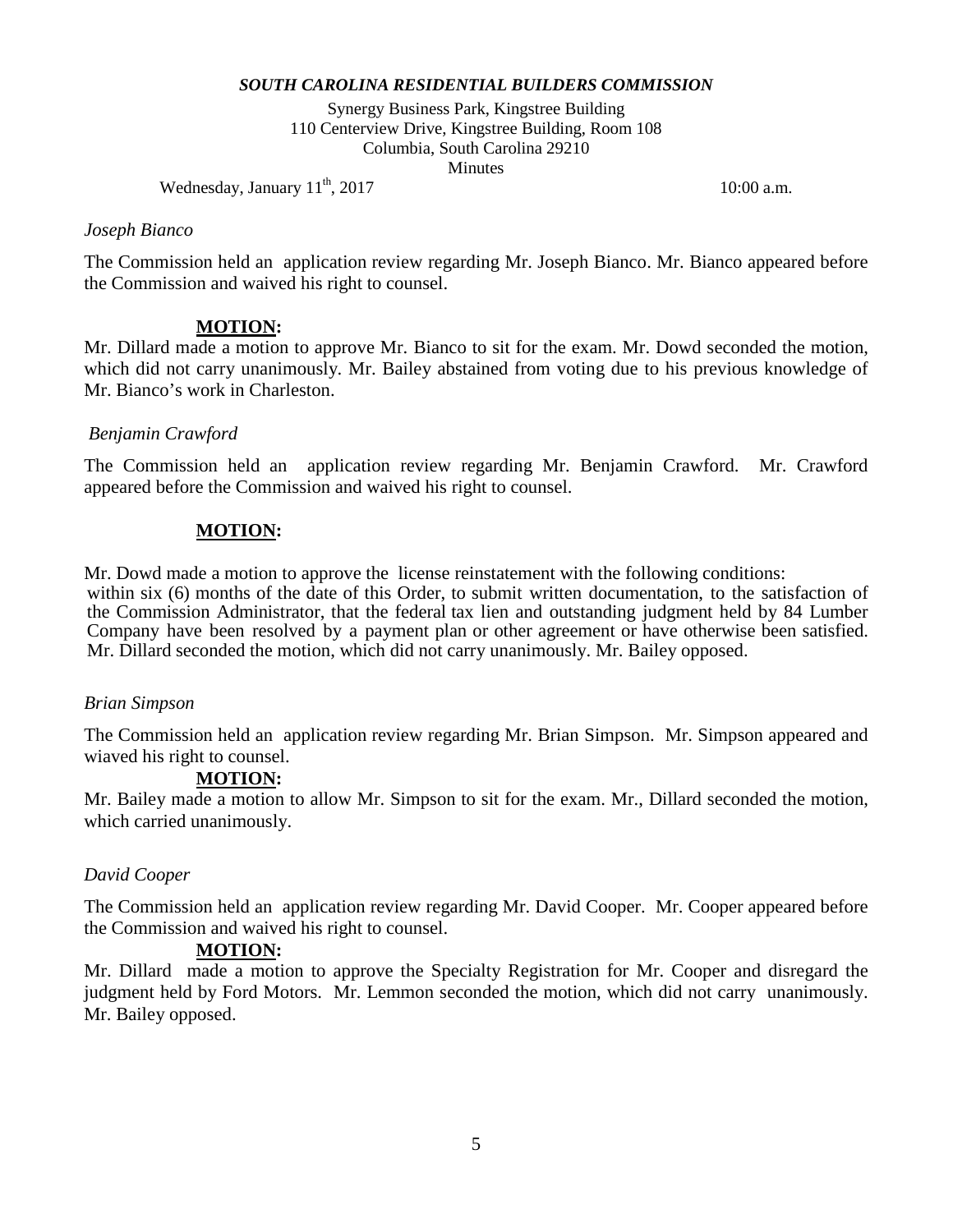Synergy Business Park, Kingstree Building 110 Centerview Drive, Kingstree Building, Room 108 Columbia, South Carolina 29210 **Minutes** 

Wednesday, January  $11<sup>th</sup>$ ,  $2017$  10:00 a.m.

#### *Jonathan Nett*

The Commission held an application review regarding Mr. Jonathan Nett. Mr. Nett appeared before the Commission and waived his right to counsel.

#### **MOTION:**

Mr. Dillard made a motion to allow Mr. Nett to sit for the exam. Mr. Bailey seconded the motion, which carried unanimously.

#### **Hearing Officer Recommendation – Final Order Hearings**:

*James Nettles Jr (Case No.: 2015-582)*

Mr. James Nettles Jr was not present but was represented by Charles Blackburn, Esq.

Mr. Al Bailey was the hearing officer in the case and recused himself from the hearing. Ms. Tracey Perlman, Esq. represented the State and requested the Board uphold the Hearing Officer's Recommendation(s).

#### **MOTION:**

Mr. Dowd made a motion to accept the Hearing Officer's recommendation(s). Mr. Spruill seconded the motion, which carried unanimously.

*James Nettles Jr (Case No.: 2015-619)*

Mr. James Nettles Jr was not present but was represented by Charles Blackburn, Esq.

Mr. Al Bailey was the hearing officer in the case and recused himself from the hearing. Ms. Tracey Perlman, Esq. represented the State and requested the Board uphold the Hearing Officer's Recommendation(s).

#### **MOTION:**

Mr. Dowd made a motion to accept the Hearing Officer's recommendation(s). Mr. Dillard seconded the motion, which did not carry unanimously. Mr. Spruill opposed.

*Sheagen Tyner (Case No.: 2015-45)* Mr. Sheagen Tyner was not present at the hearing.

Mr. Al Bailey was the hearing officer in the case and recused himself from the hearing. Ms. Kyle Tennis, Esq. represented the State and requested the Board uphold the Hearing Officer's Recommendation(s).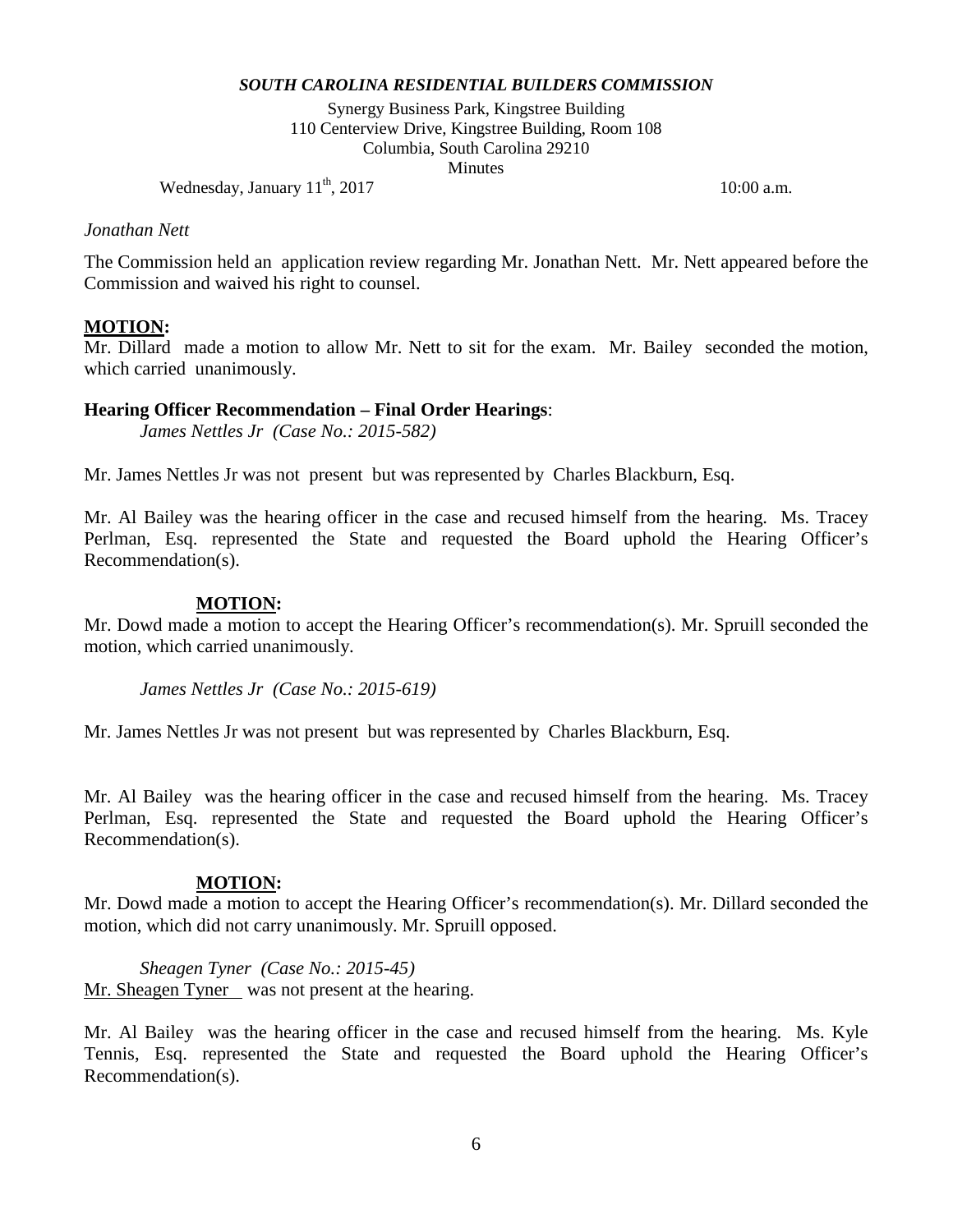Synergy Business Park, Kingstree Building 110 Centerview Drive, Kingstree Building, Room 108 Columbia, South Carolina 29210 **Minutes** 

Wednesday, January  $11<sup>th</sup>$ ,  $2017$  10:00 a.m.

### **MOTION:**

Mr. Dillard made a motion to accept the Hearing Officer's recommendation(s). Ms. Rhyne seconded the motion, which did not carry unanimously. Mr. Spruill opposed.

# **Affidavits:**

Tabled at this time

# **Administrator's Remarks for Information:**

*No remarks at this time*

# **Office of General Counsel (OGC Report)**

*Kyle Tennis*

Mr. Tennis reported that OGC has 104 open cases, 51 cases pending action, 20 cases are pending consent agreements or memorandum of agreements, 21 cases are pending disciplinary hearings, 6 cases pending final order hearings, 26 cases have been closed and there are 6 cases on appeal at this time.

# **Office of Investigations and Enforcement (OIE Report)**

*Todd Bond*

**OIE Status Report** – Mr. Bond reported for the 2016 Annual Report, 750 cases were received with 229 active investigations, with 642 cases closed as for 12/31/2016.

### **Recommendation of Investigation Review Committee (IRC)**

*IRC Recommendations:*

### **MOTION:**

Mr. Bailey made a motion to approve the recommendations of the Investigative Review Committee. Mr. Dowd seconded the motion, which carried unanimously.

*Resolution Guidelines:*

### **MOTION:**

Mr. Dowd made a motion to approve the Resolution Guidelines. Mr. Lemmon seconded the motion, which carried unanimously.

# **Public Comments:**

No comments made.

### **Date of Next Meeting:**

*Wednesday, February 8, 2017; 10:00 A.M., Meeting Room 105, Kingstree Building* The next meeting of the SC Residential Builders Commission will be held Wednesday February 8<sup>th</sup>, 2017, beginning at 10:00 A.M., at the Synergy Business Complex, Kingstree Building, Room 105, in Columbia, SC